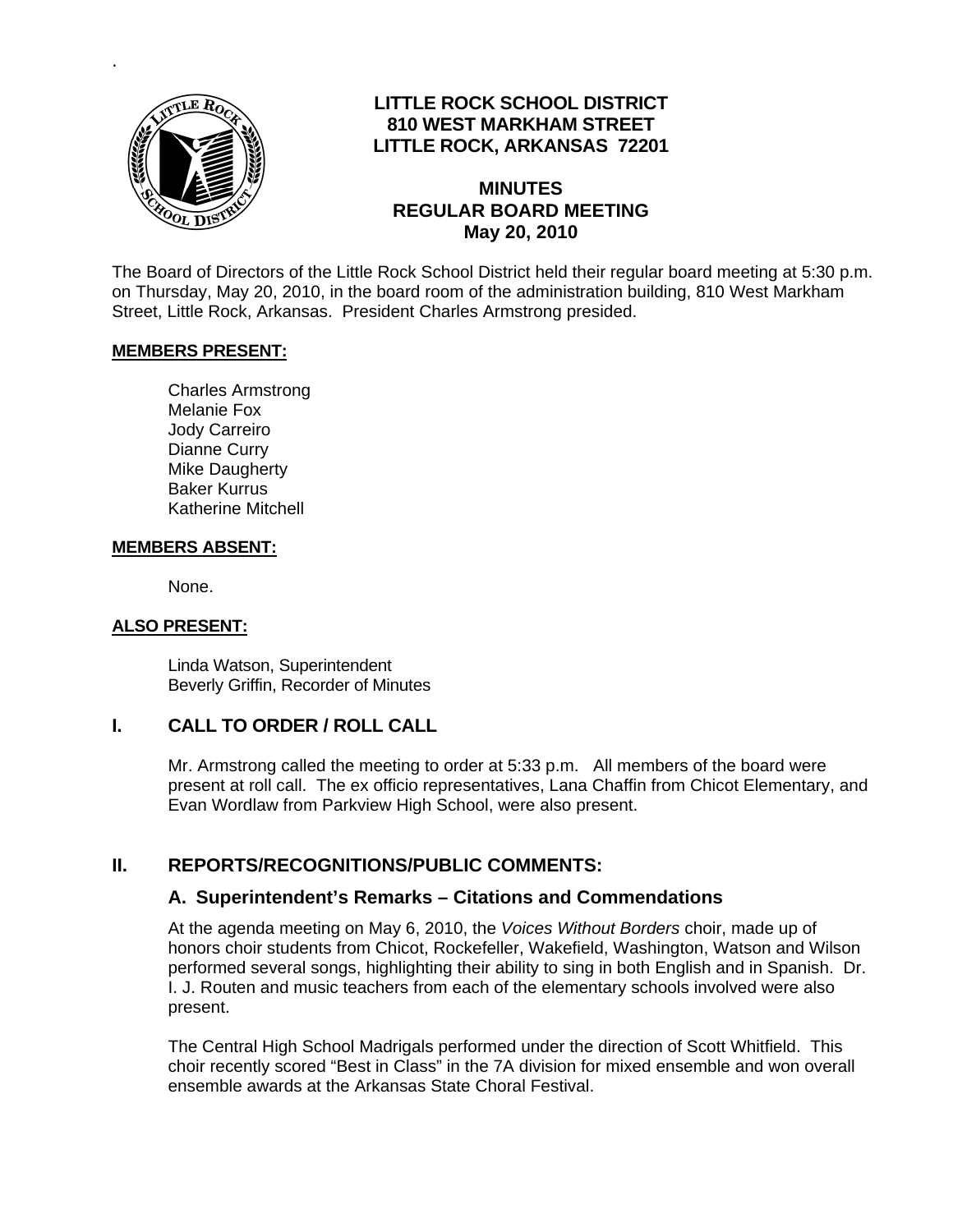The *Stephens Award,* which was established in 1985, provides \$5,000 scholarships to outstanding students and \$5,000 cash awards to teachers with proven records of excellence. Dr. Watson introduced the winners of the annual *City Education Trust / Stephens Awards.* Teacher winners were **Monica Ball**, Parkview, and **Katie Parson**, Central; student scholarship recipients were **Helio Liu, Siteng Ma** and **Yi Wu**, all from Central.

In addition, **Katie Parson** was also named the winner of the *Marian G. Lacey Educator of the Year award* at the annual LRSD Crystal Awards banquet.

**Suellen DiMassimo**, a teacher at Carver Magnet Elementary, was selected by the National Council of Teachers in Mathematics and the National Science Teachers Association to attend the 2010 Mickelson ExxonMobil Teachers Academy this July at the Liberty Science Center in Jersey City, New Jersey.

**Arnella Hayes** and **Jeff Carter** of Future 500 Step-Up Educational Services requested time on the agenda to make a special presentation to McClellan Magnet High School. McClellan hosted the Fourth Annual Historically Black Colleges and Universities Fair. Plaques of appreciation were presented to Principal Marvin Burton, Ms. Shirley Hodges, and the McClellan maintenance staff for their assistance in preparing for the conference.

**Michael Peterson**, Coordinator at Metropolitan Career-Technical Center, provided an update on the State SkillsUSA competition which was held in Hot Springs, April 12 – 14. Student award winners were introduced to the board:

- − Amanda Klipp, Gold Medal in Medical Professions
- − Terrance Johnson, Gold Medal in Advertising and Design
- − Marlisha Phillips, Gold Medal in Culinary Arts
- − Thomas Allen, Silver Medal in Culinary Arts
- − Lemond Barton, Silver Medal in Culinary Arts
- − DeOnte' Bousquet, Bronze Medal in Culinary Arts
- − Leon Randle, Bronze Medal in Graphic Communications
- − Andrea Plummer, Bronze Medal in Cosmetology

The ex officio representatives for the month of May were **Evan Wordlaw,** student from Parkview Magnet High School, and **Lana Chaffin**, teacher from Chicot Primary School.

### **B. Partners in Education**

At the agenda meeting on May 6, 2010, Debbie Milam introduced one new school and business partnership for the board's review and approval.

**Bancorp South**, represented by *Kelly Humphries* and *Beth Harvey* in partnership with **Roberts Elementary School**, represented by *Barbara Anderson*.

Ms. Fox made a motion to approve the partnership. Ms. Curry seconded the motion and it **carried unanimously**.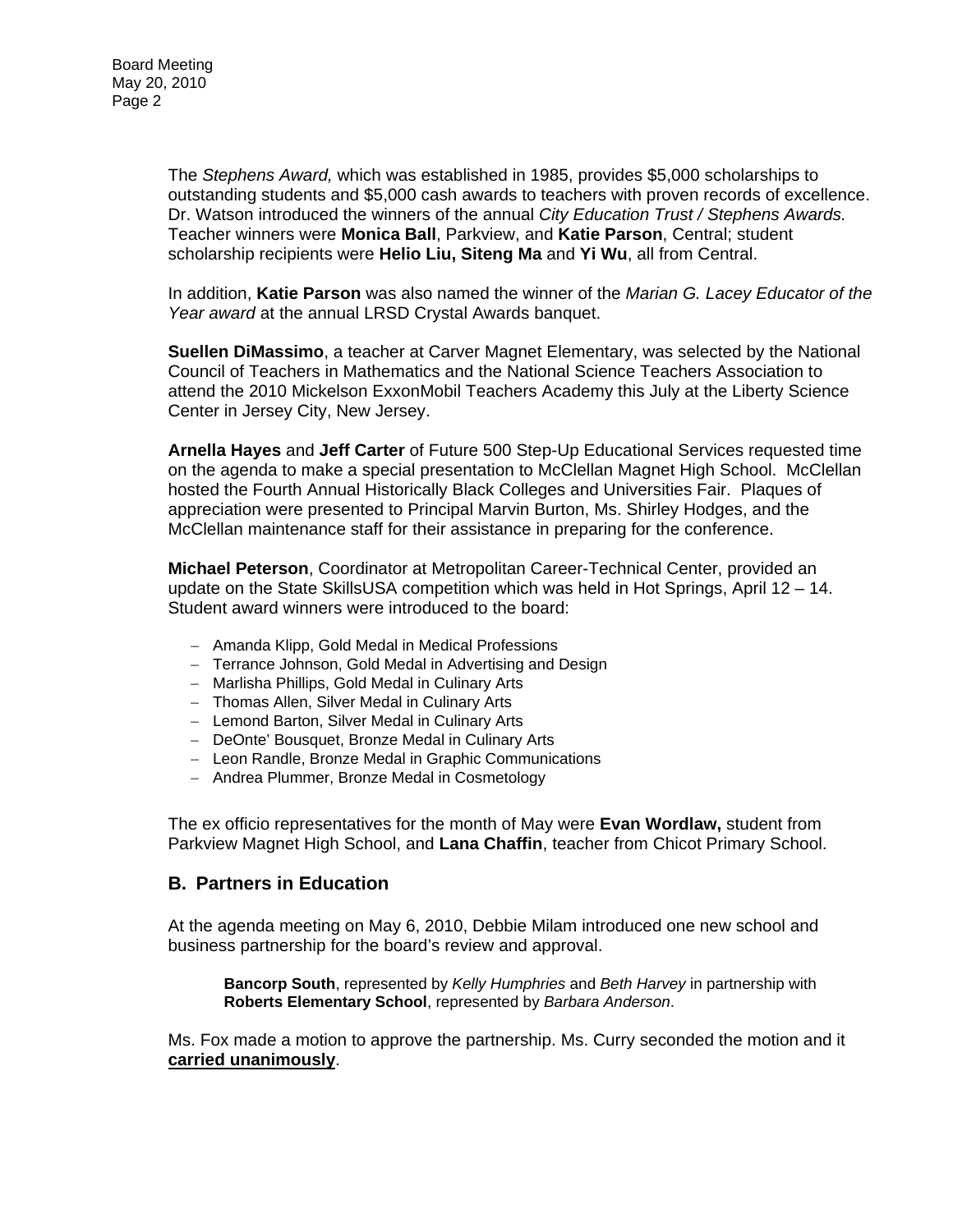### **C. Remarks from Citizens**

**Raven Duda**, student at Mann, spoke to the board regarding the use of Styrofoam in the school cafeterias. The chemicals used to manufacture Styrofoam are not biodegradable and not as earth-friendly as paper products or reusable cafeteria items.

**Floyd Smith**, security officer at Central High School, addressed the issue of contract negotiations for the district's security officers. He also spoke in support of Dr. Watson and the renewal of her contract.

**John Walker** addressed the implementation of the strategic plan and the student achievement component. He asked the board to consider holding a community forum to address concerns, including the allegation that people are not being treated fairly in the district and that children are not receiving the best effort at education. He emphasized the importance of looking at things other than teaching when trying to determine hindrances to student achievement.

**Cheryl Warden** addressed the transition from the alternative classroom to the traditional classroom setting. She stated that the current process of "rotating children" through the LRSD is contributing to student failure. She asked for a review of the recidivism rate reflected in the alternative classroom setting, especially at Hamilton Learning Academy. She asked the board to examine the successes and consider the failures of current efforts to help students to achieve. Ms. Warden ceded a portion of her time to allow Mr. Walker to continue his comments.

Mr. Walker stated it was a poor decision to create the alternative learning center at Hamilton because the students were merely being labeled and were then unable to successfully transition back to a regular school setting. He expressed his belief that all children should be taught in the schools where they were assigned.

**Helen Davis** also ceded her time to Mr. Walker, who continued his remarks regarding achievement and accountability in the schools.

### **D. Little Rock Classroom Teachers Association**

Cathy Koehler addressed the board and reported that the CTA had conducted a survey of teachers in the schools to determine their views on a variety of issues. The number one concern was student classroom behavior. Remarks included in response to the survey were that 1) students do not dress appropriately and 2) students don't come to class with a positive attitude toward learning. She responded to some of Mr. Walker's remarks on placement in the alternative classroom setting, stating that the students have to accept responsibility for their actions.

Ms. Koehler also reported positive comments regarding Dr. Watson's performance as superintendent and spoke in support of extending her contract.

# **E. Little Rock PTA Council**

Patty Barker reminded the board that the new council president, Henri Smothers, would likely be attending the next and future board meetings.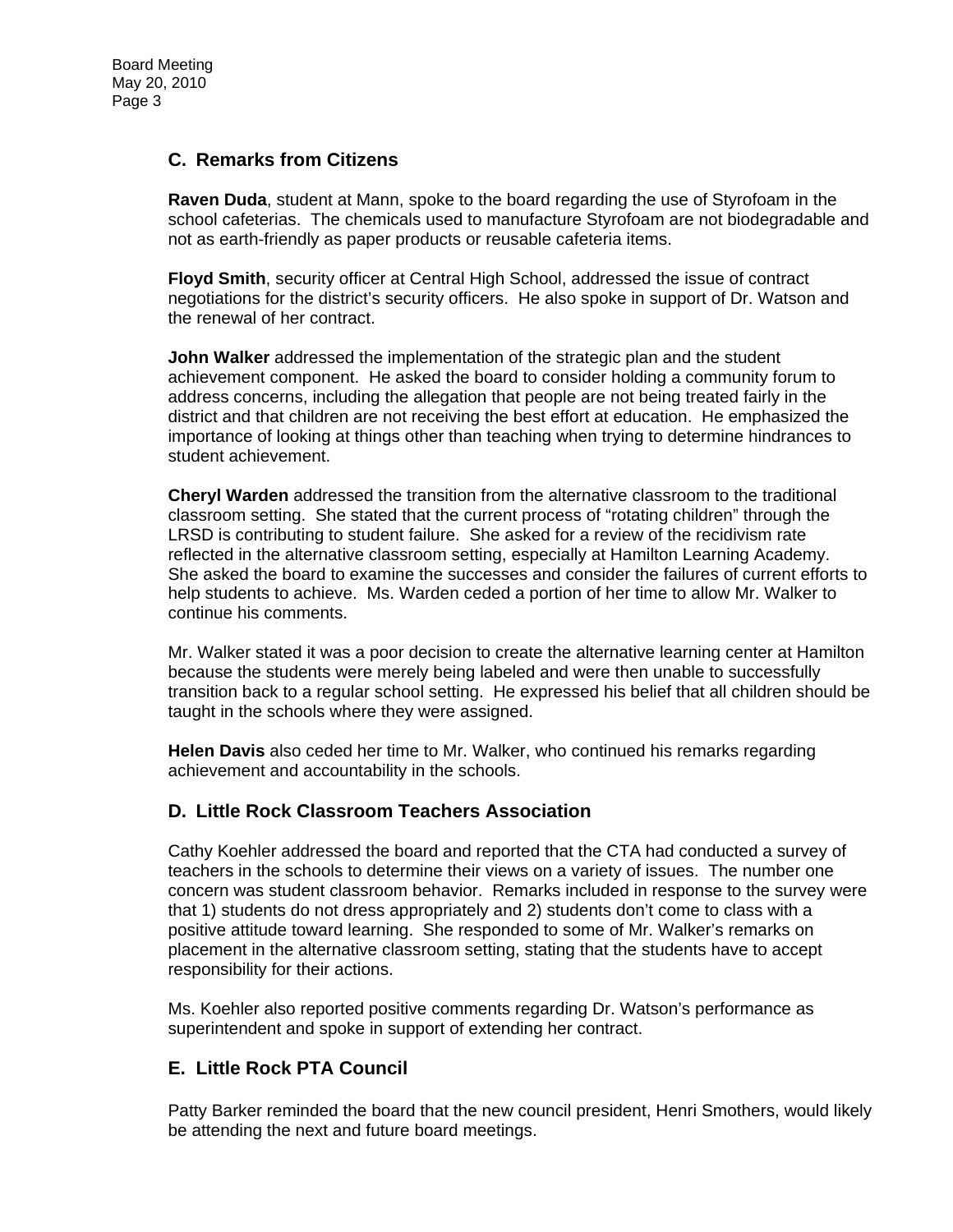She thanked all who were involved in the combined Founders Day and spring luncheon held at Second Presbyterian Church. She thanked Mr. Hearnsberger, choir director from J. A. Fair for coordinating the student performance at the luncheon, and the Color Guard from Felder Academy.

Ms. Barker recognized the annual PTA Council award winners:

- − Administrator of the Year: **Dr. Jill Brooks, Principal, David O. Dodd Elementary**
- − Teacher of the Year: **Kenya Robinson, Wilson Elementary**
- − Children's Champion: **Andrew Webre, Forest Park Elementary**
- − Communications: **Central High School**
- − Heroic Effort: **Gwen Thompson, Western Hills Elementary**
- − Outstanding PTA Unit: **Martin Luther King, Jr. Elementary**
- − Parent Education: **Felder Academy**
- − Safety: **Central High School-Project Graduation**

Ms. Barker closed by thanking Mr. Carreiro and Mr. Kurrus for attending the Roberts Elementary School PTA organizational meeting and announced that the Statewide leadership training would be held on July 31.

### **F. Donations of Property**

The board was asked to approve the receipt of recent donations to the district. Evan Wordlow read the list of donations. Ms. Curry made a motion to approve the donations; Dr. Daugherty seconded the motion and it **carried unanimously**.

| <b>DONATIONS</b> |  |
|------------------|--|
|                  |  |

| <b>SCHOOL/DEPARTMENT</b>               | <b>ITEM</b>                                                                                                                                                                       | <b>DONOR</b>                                                 |
|----------------------------------------|-----------------------------------------------------------------------------------------------------------------------------------------------------------------------------------|--------------------------------------------------------------|
| <b>Forest Park Elementary</b>          | \$10,846.00 to assist with the purchase<br>of Yamaha MIE System                                                                                                                   | Forest Park PTA                                              |
| <b>Wilson Elementary</b>               | 30 circus passes, valued at \$300.00 to<br>be used as student incentives during<br>Benchmark exams<br>300 free admission and buffet passes,<br>valued at \$1,485.00 to be used as | Randall Dixon, agent of AFLAC<br>Insurance<br>Playtime Pizza |
|                                        | student incentives                                                                                                                                                                |                                                              |
| <b>Woodruff Early Childhood Center</b> | \$400.00 cash to provide incentives<br>and materials for faculty and staff<br>members                                                                                             | Dayspring Behavioral Health<br>Services of Arkansas          |

### **III. REPORTS AND COMMUNICATIONS**

### **A. Remarks from Board Members**

**Dr. Daugherty** offered congratulations to Ms. Rugenal Anderson for being selected as the LRSD middle school teacher of the year. He also expressed condolences to Benny Johnson, LRSD security officer, on the recent death of his fiancée, who was a LRSD teacher.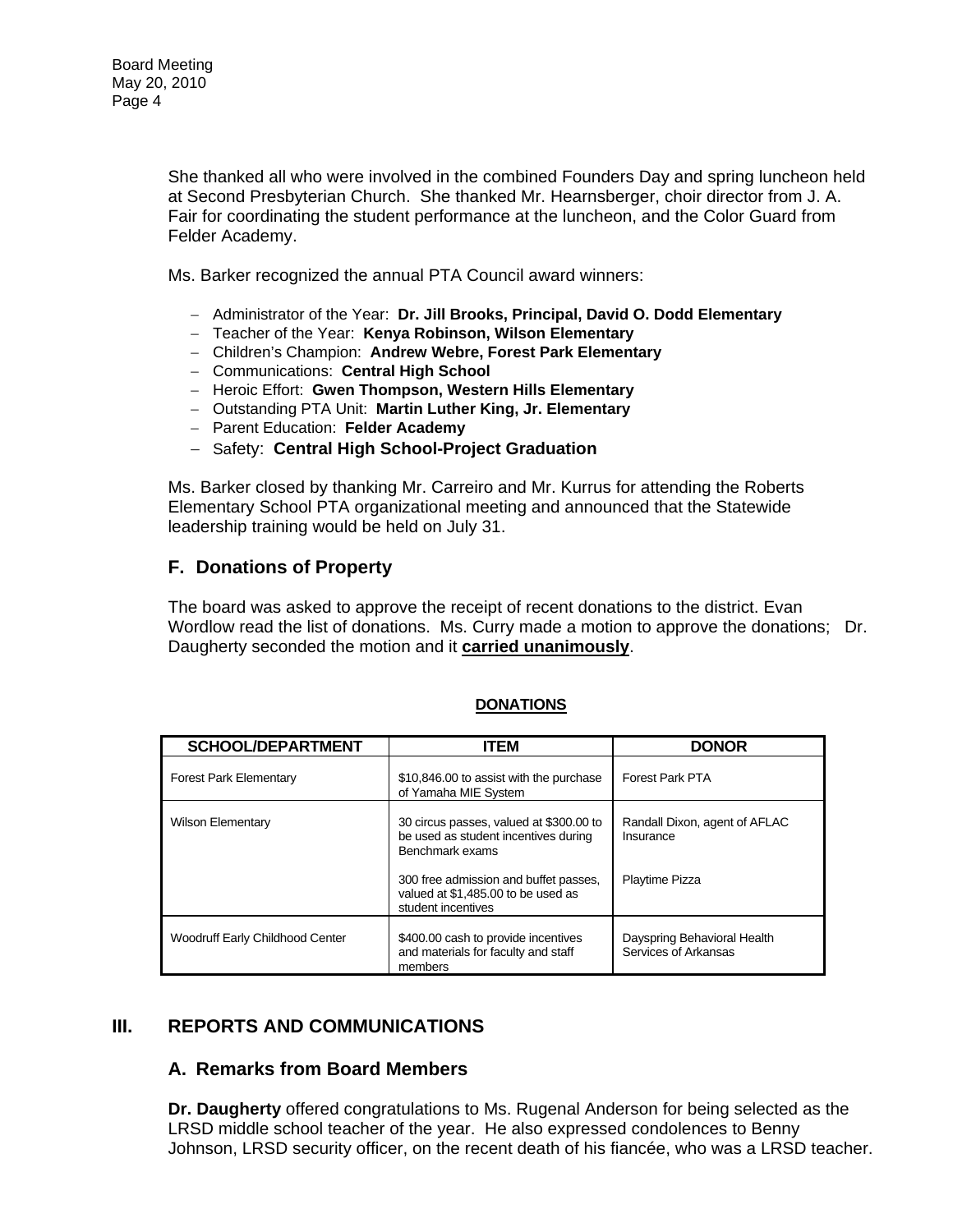**Ms. Curry** thanked the PTA for their annual end of year luncheon. She also congratulated Ms. Fox on her selection to attend the Mom's Congress in Washington, D.C.

**Ms. Fox** congratulated all of the seniors on their upcoming graduations. She reported that as a result of her attendance at the national *Parenting Magazine* Mom's conference, two LRSD schools will receive library books and technology.

**Dr. Mitchell** reported that she had attended many of the schools' year end celebrations, the PTA Council luncheon, the Teacher of the Year banquet, and the reception for employees who are retiring this year. She commended the graduating students who have received numerous awards and honors and she acknowledged the students who graduated from Hamilton and the ACC.

Dr. Mitchell referred to comments made earlier in the meeting regarding assignment of students to alternative classrooms, saying "All students don't succeed in a regular classroom. Some students do well in alternative settings." She stated that the students who do well in the alternative settings appreciate the opportunity for a second chance.

**Mr. Kurrus** reported that he enjoyed the organizational meeting for the Roberts Elementary School PTA. He reported that some of the parents who will bring their children to Roberts haven't been in a public school before, and they are coming together for their first experience in a public school setting. He challenged them to continue in the LRSD after elementary school to middle and high schools in order to help us be a more successful school district.

Mr. Kurrus also encouraged parents who might not have considered their public school options, saying that the "real world experience of attending a public school is priceless."

**Mr. Carreiro** echoed the comments of appreciation for all the end-of-ear celebrations. He expressed comments similar to those of Mr. Kurrus regarding his children's positive experiences in the LRSD. He noted that there are many good things to celebrate at this time of the year and he expressed hope that the board would take the next steps to succeed with implementation of the strategic plan. He also encouraged the district to pay attention and to begin developing a new vision for middle schools.

**Mr. Armstrong** also spoke in support of public schools, nothing that his daughter was also a successful public school product. He encouraged parents, community leaders, businesses, and churches to lend a hand to make the public schools stronger. "We live in a global economy and we must have participation from all aspects of the community in order to succeed." He noted that the cost of incarceration was much higher than the cost of education.

# **B. Update: Strategic Plan**

Dr. Watson reported that she and Mr. Armstrong had held discussions with Dr. Cohn regarding his willingness to serve as a consultant on implementing the strategic plan. Once they have the contract, they will bring it for the board's review.

She also reported that the literacy audit by consultants from the Council of Great City Schools was completed last week. Their report is not complete at this time, but it will be a resource of information to determine if our literacy program is effective. They did report in the exit conference that the preliminary results of the audit found implementation was a problem in some schools. They will provide recommendations for areas where improvement can be made. The report is expected within the next two months.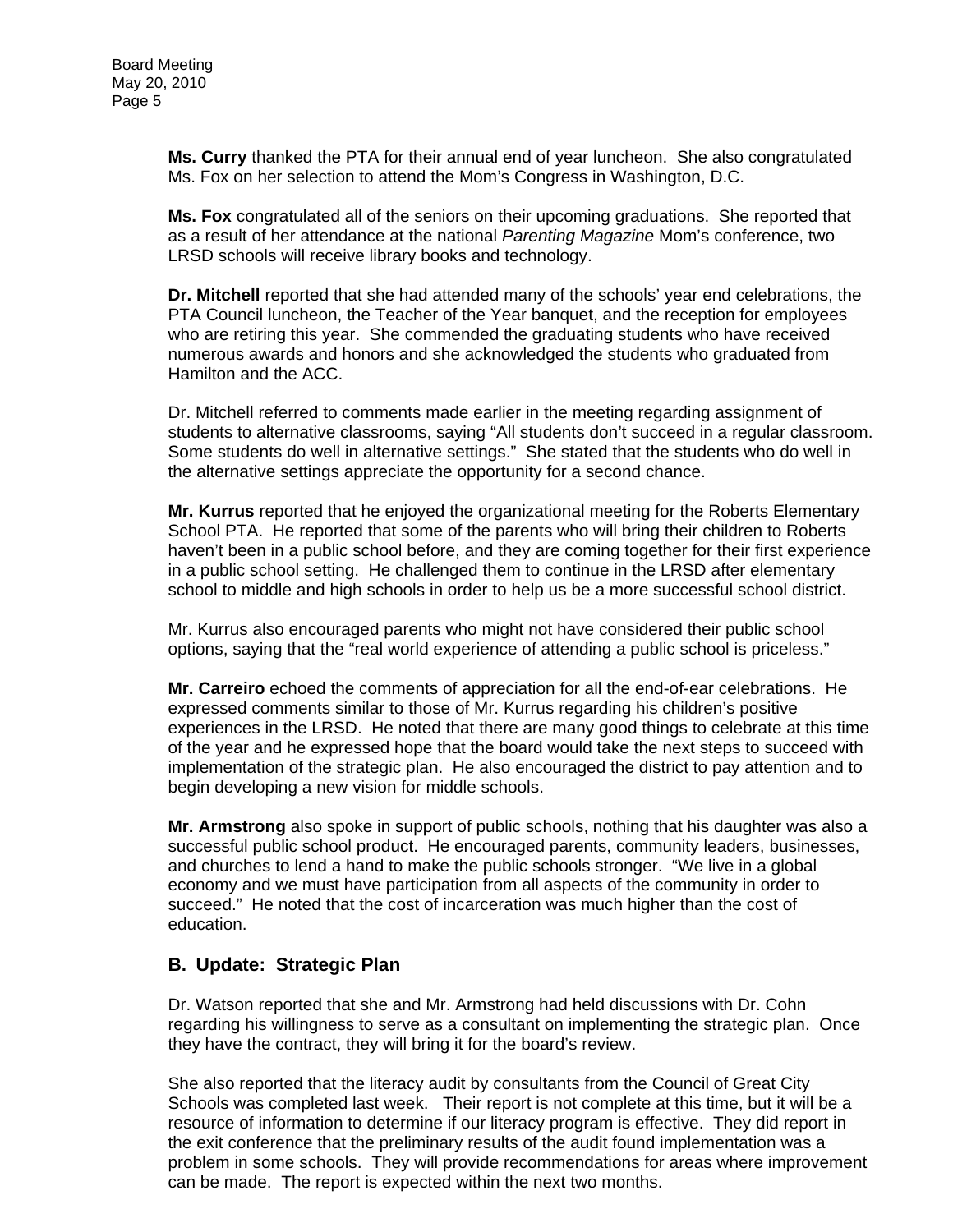# **C. Update: Summer School**

Summer program information was provided as part of the board's agenda. Dr. Daugherty questioned whether students from other districts were eligible to attend LRSD summer schools and whether our students were accepted first. Mr. Babbs responded that LRSD students are served before others are accepted.

Ms. Curry asked to see a comparison of students who attended summer school last year with those who will be returning to summer school this year. She asked if they were "tagged" so that their success from one year to the next can be measured.

### **D. Budget Update**

Mr. Bailey provided a brief update, and he reported the LRSD would receive 100% of the stimulus funding requested. He also noted that interactive whiteboards had been installed at several schools, and other schools would receive theirs prior to the start of school in 2010.

He noted that there had been some changes in the budget process to improve the way school funds are allocated. He reported that he would be visiting with the principals in all the schools to go over their budget reports and to ensure they understand the process, and to determine if they need assistance in completing their budget reports.

Ms. Fox asked if the budgeting timeline was on track, and Mr. Bailey assured the board that although we are a few weeks behind at this point, they should still be ready to approve the 2010-2011 budget in August.

Mr. Carreiro asked if the funding rubric provided in the strategic plan was being followed when making budgetary decisions. Mr. Bailey assured him that they were looking at that and considering the recommendations on technology included in the strategic plan.

### **E. Internal Auditors Report**

Mr. Becker's report was provided as part of the board's agenda.

### **IV. APPROVAL OF ROUTINE MATTERS**

### **A. Minutes**

Minutes from the regular board meeting held on April 22, 2010 and from special meetings held on April 27 and May 6 were presented for the board's review and approval. Ms. Curry made a motion to approve the minutes as presented. Mr. Carreiro seconded the motion and it **carried unanimously**.

### **V. ADMINISTRATION**

### **A. Board meeting Dates, 2010-2011 School Year**

The board annually approves the twelve-month schedule of regular meeting dates. According to policy, the second and fourth Thursday of each month are designated as regular meeting dates.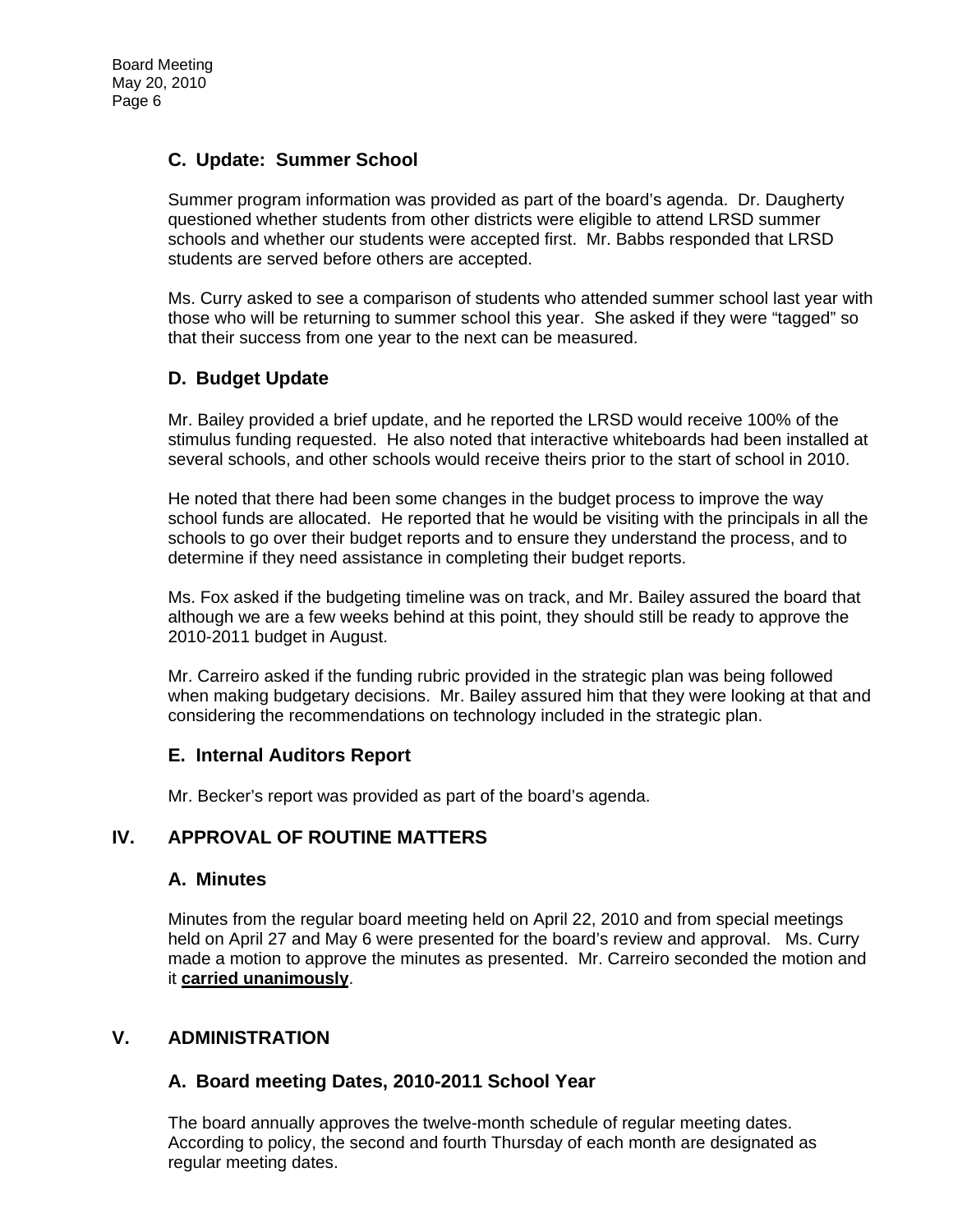Several exceptions to the calendar were noted including the Thanksgiving holiday, Winter break, Spring break and graduation dates in May. Approval of the proposed schedule was requested. Ms. Fox made a motion to approve the calendar of meeting dates as presented. Dr. Mitchell seconded the motion and it **carried unanimously**.

# **VI. EDUCATIONAL SERVICES**

# **A. K-2 Report Card and Rubric**

The board was provided with information regarding recommended changes in the rubrics and report cards for kindergarten through second grades. Beth Clifford and Vanessa Cleaver were present to respond to questions. The new report cards had been piloted at several schools across the district; teachers, principals, and parents were invited to express their concerns and comments.

Teachers Jennifer Beasley, King Elementary, and Ashley Davis, Carver Elementary, were also present to make remarks regarding their experiences using the new rubrics and report cards. Both of them expressed belief that the format was useful in showing parents exactly where their children were excelling and where they needed additional instruction and support.

Dr. Mitchell expressed support for the new report card format, and stated that it was easier for parents to understand how to help their children and how to intervene to make sure their children are learning the skills.

Mr. Kurrus requested follow up on the use of the new report cards to determine if they are an accurate assessment of progress and an indicator of the need for remediation and reinforcement.

Ms. Fox moved to approve the K-2 report cards and rubric. Dr. Mitchell seconded the motion and it **carried unanimously**.

# **VII. SCHOOL SERVICES**

### **A. Renaming of Hall High School Gymnasium**

Associate Superintendent Babbs and the principal and staff of Hall High School brought a recommendation for naming the new gymnasium at Hall High School for long-time Coach George Cirks. The recommendation provided biographical information for Coach Cirks, including the fact that he has been employed by the LRSD for thirty-eight years as a teacher and a coach.

Mr. Kurrus spoke in support of the recommendation, noting that he had known Coach Cirks for 30 years, and thanking him for his successful career in the LRSD and at Hall High School.

Coach Cirks expressed appreciation for the recognition. His wife was present, and he thanked her for supporting him over the past thirty-eight years. He expressed appreciation to Principal Rhonda Hall, the school faculty, and to Athletic Director Johnny Johnson for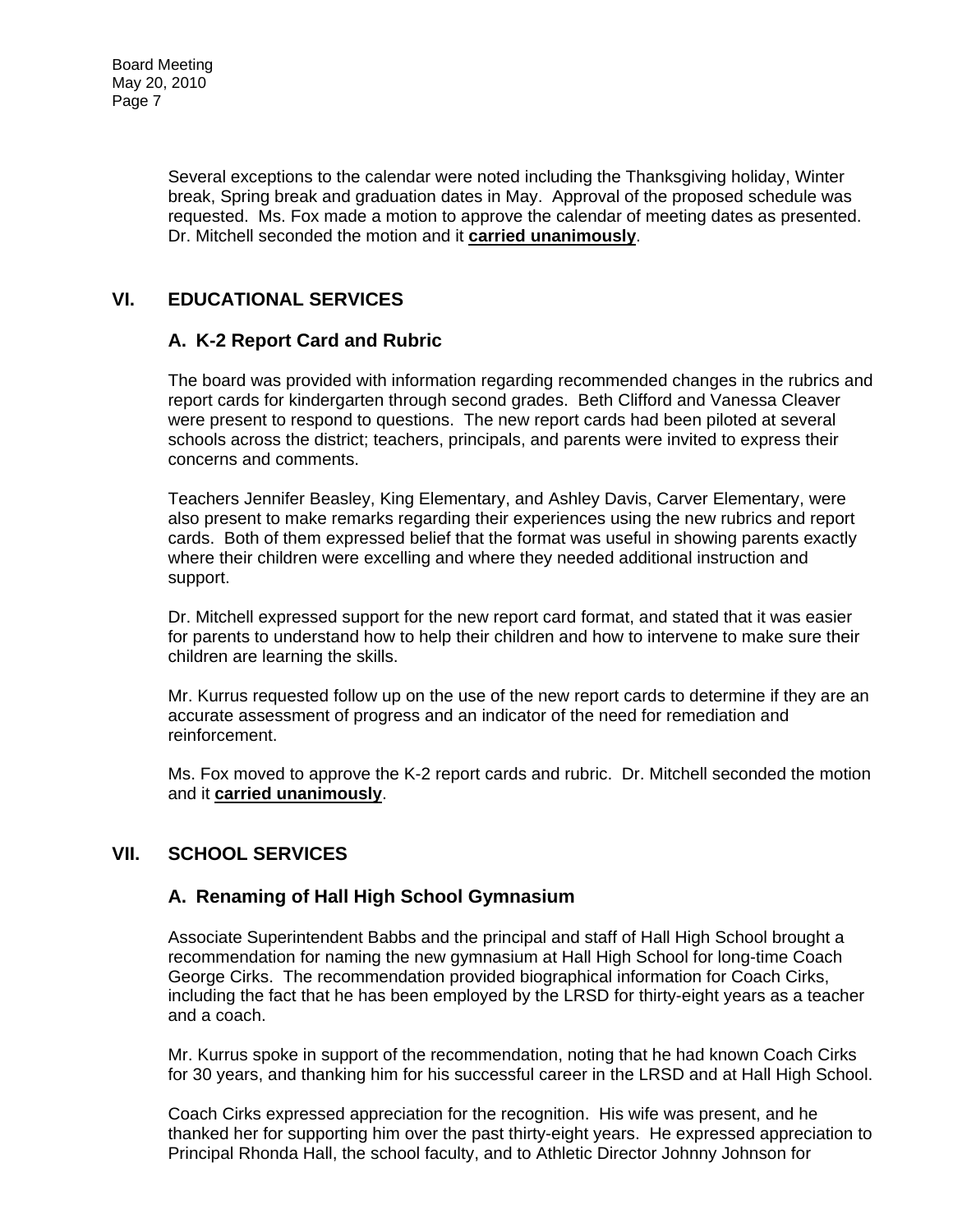supporting the recommendation for this recognition. He thanked the other Hall High coaching staff and the cheerleading sponsor for always being supportive of the team. He closed by thanking the student athletes for their hard work and especially recognized one of the students present who called him every day during a time when his mother was ill and he was off work.

Ms. Fox moved to approve the naming of the Hall High School gymnasium for Coach George Cirks. Ms. Curry seconded the motion and **carried unanimously.**

# **VIII. STUDENT SERVICES**

#### **A. Report and Recommendations from the Nutrition and Physical Activity Advisory Committee (NPAAC)**

The superintendent presented the recommendations developed by the district's Nutrition and Physical Activity Advisory Committee (NPAAC) for the board's review. Nursing Coordinator Margo Bushmiaer was present to respond to questions.

There was a brief discussion regarding the need for additional nurses in the schools, especially at those sites where children require critical care, diabetes management, and asthma treatments. Ms. Fox encouraged the administration to review the possible hiring of at least one additional "roving" nurse to support those schools which don't have a full time nurse or during times when the regular nurse is absent.

Dr. Daugherty agreed with Ms. Fox and suggested hiring LPN's to ensure that we have qualified medical professionals working with our children. Dr. Mitchell encouraged seeking retired RN's or LPN's who may be available to serve as substitute or part time nurses.

### **IX. HUMAN RESOURCES**

### **A. Personnel Changes**

Routine personnel changes were printed in the board's agenda. In addition, recommendations for appointments of school principals and assistant principals were included. Dr. Watson recommended considering the two personnel sections separately.

For the routine personnel changes, Mr. Kurrus moved to approve. Dr. Mitchell seconded the motion and it **carried unanimously**.

Dr. Watson reported that the recommendations for appointment of principals at Rockefeller, Bale and Williams Magnet were being pulled at this time for a review by administration and the interview teams. Those recommendations will be brought back for approval in June.

Some members of the board had questions regarding the reassignments of personnel and whether the superintendent can administratively reassign staff. Attorney Eddings was present to respond to questions, stating that the interpretation of board policy would be a consideration for the board to discuss.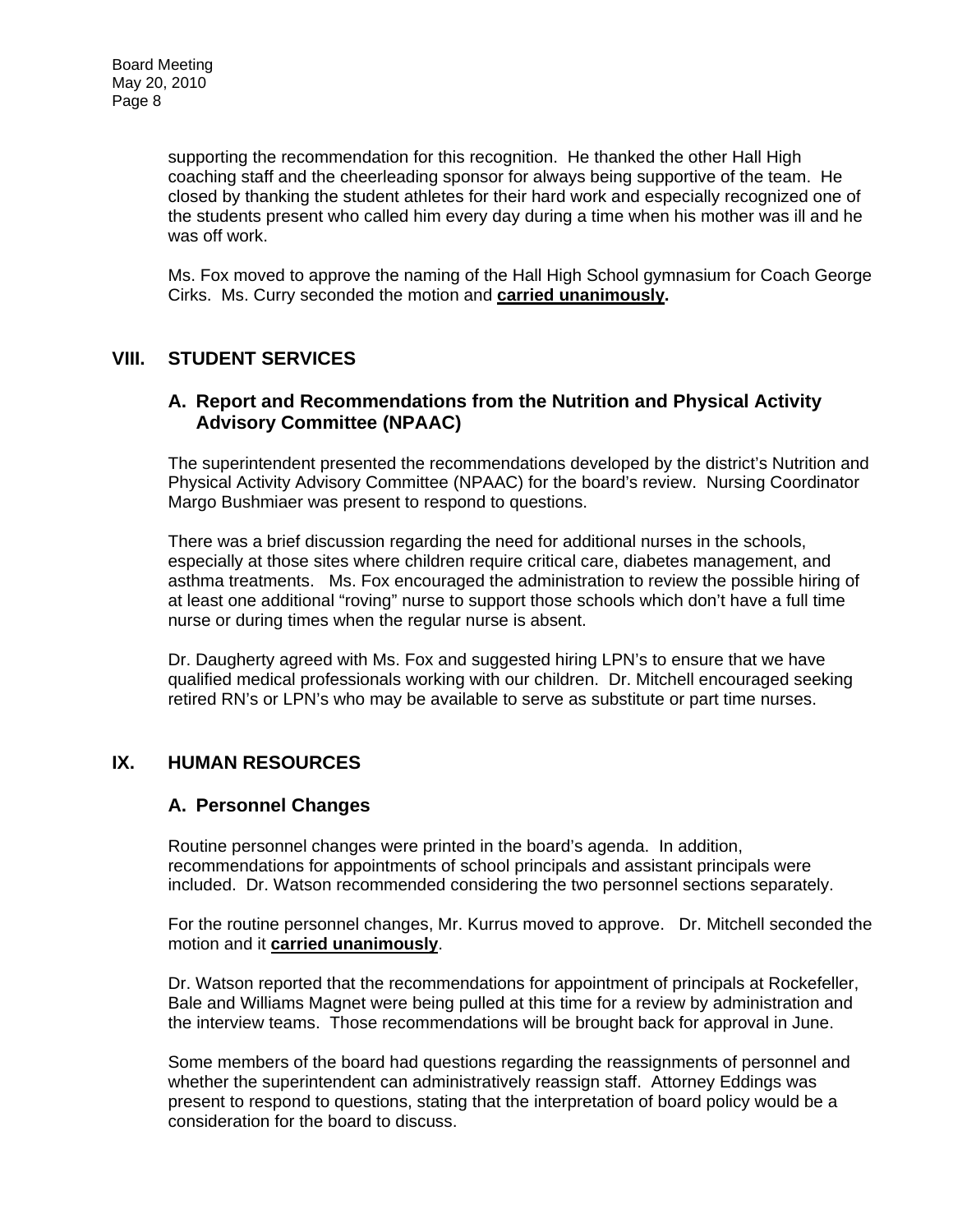# **EXECUTIVE SESSION**

Ms. Fox moved for an executive session to discuss personnel issues. Ms. Curry seconded the motion and it **carried unanimously**. The board remained in executive session from 7:00 p.m. to 8:07 p.m. They returned to report that no action was taken.

#### **PERSONNEL CHANGES** *(CONTINUED)*

Dr. Watson recommended the administrative reassignment of Ann Blaylock from principal of Mabelvale Middle School to principal of Hall High School. Dr. Mitchell moved to approve the recommendation for principal of Hall. Mr. Carreiro seconded the motion.

Ms. Fox stated that she would not be voting in favor of any of the personnel reassignments presented tonight. It was her belief that the board's policy was not being followed and that parents and staff at the schools should play a part in the selection of their principal.

Ms. Curry spoke in support of Ms. Blaylock for principal. Mr. Carreiro suggested that the policy should be revised so that in the future the stakeholders would be assured a part in the appointment of their principals. After discussion, the motion to appoint Ann Blaylock as principal of Hall High **carried 5-2,** with Ms. Fox and Mr. Kurrus voting no.

The superintendent recommended appointment of Dexter Booth as principal of Parkview Magnet High School. Dr. Daugherty moved to approve the appointment, and Ms. Curry seconded the motion. The motion carried **carried 5-2,** with Ms. Fox and Mr. Kurrus voting no.

On Dr. Watson's recommendation, Dr. Mitchell moved to appoint Rhonda Hall as principal of Mabelvale Middle School. Dr. Daugherty seconded the motion. There was a brief discussion regarding this appointment, with Mr. Kurrus stating that the better approach would be to involve the community, the teachers and staff when making this decision. Dr. Daugherty commented also, expressing disappointment that board members are micromanaging by telling the superintendent who to hire or not to hire as principal.

Ms. Curry agreed with Mr. Carreiro's comments earlier regarding revision of the policy for future appointments. In the meantime, however, she asked the board to consider now what is best for the LRSD.

Mr. Carreiro offered a motion to table the appointment of the principal of Mabelvale Middle School until the next meeting. Dr. Daugherty seconded the motion. The motion to table carried **5-2** with Mr. Kurrus and Dr. Mitchell voting no.

Dr. Watson presented a recommendation to appoint Cassandra Norman as the Coordinator of the Accelerated Learning Program (ACC) at Metropolitan. Ms. Curry seconded the motion and it **carried unanimously**.

The superintendent recommended the appointment of Misti Sims as assistant principal of Roberts Elementary School. Mr. Carreiro moved to approve the recommendation, Ms. Curry seconded the motion and it **carried 6-1** with Ms. Fox casting the no vote.